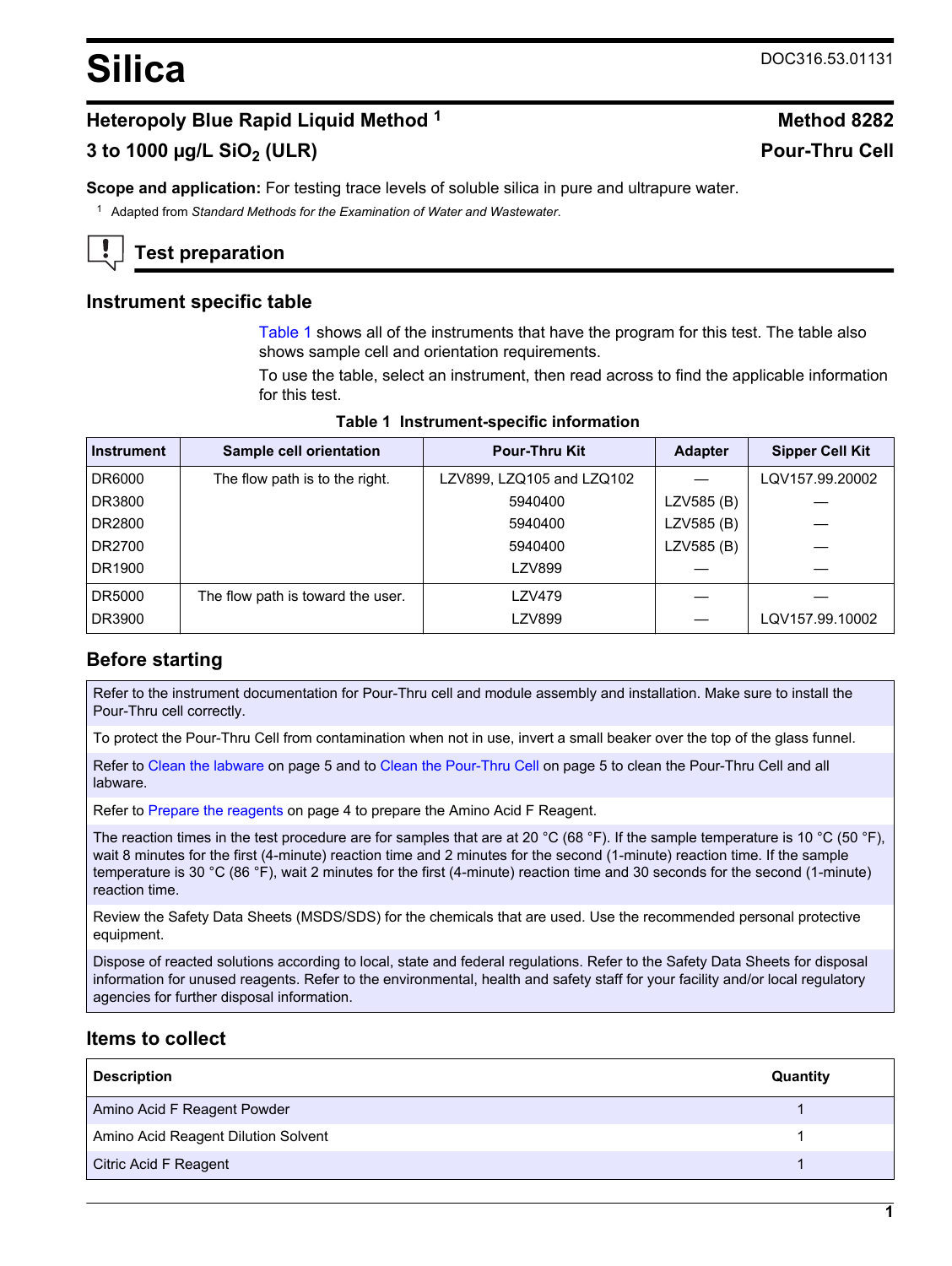## **Items to collect (continued)**

| <b>Description</b>                              | Quantity |
|-------------------------------------------------|----------|
| Molybdate 3 Reagent                             |          |
| Cylinder, graduated, 50 mL, polypropylene       |          |
| Dispenser, fixed volume, 1.0 mL, with bottle    | 3        |
| Flask, Polymethylpentene, screw cap, 250 mL     | 2        |
| Pipet, TenSette®, 0.1-1.0 mL                    |          |
| Pipet tips, for TenSette® Pipet, 0.1-1.0 mL     | 2        |
| Pour-Thru cell kit (refer to Table 1 on page 1) | 1        |

Refer to [Consumables and replacement items](#page-5-0) on page 6 for order information.

# **Sample collection**

- Analyze the samples immediately. The samples cannot be preserved for later analysis.
- Collect samples in clean plastic bottles with tight-fitting caps. Do not use glass bottles, which will contaminate the sample.
- Soak the sample containers for several hours in a solution of one part Molybdate 3 Reagent to 50 parts of high quality deionized water of low silica concentration. Fully rinse with low-level silica water, drain and close. Repeat this cleaning periodically.
- Make sure to get a representative sample. It the sample is taken from a spigot or faucet, let the water flow for at least 1 or 2 minutes. Do not adjust the flow because this can add particulates.

# **Test procedure**



**1.** Start program **645 Silica ULR**. For information about sample cells, adapters or light shields, refer to [Table 1](#page-0-0) on page 1.



**2.** Set the reagent blank option to on to automatically subtract the reagent blank value from the sample results.



**3.** Enter the reagent blank value. The value is printed on the Molybdate 3 reagent label.



**4.** Fill two clean 250‑mL Erlenmeyer flasks to overflowing with sample.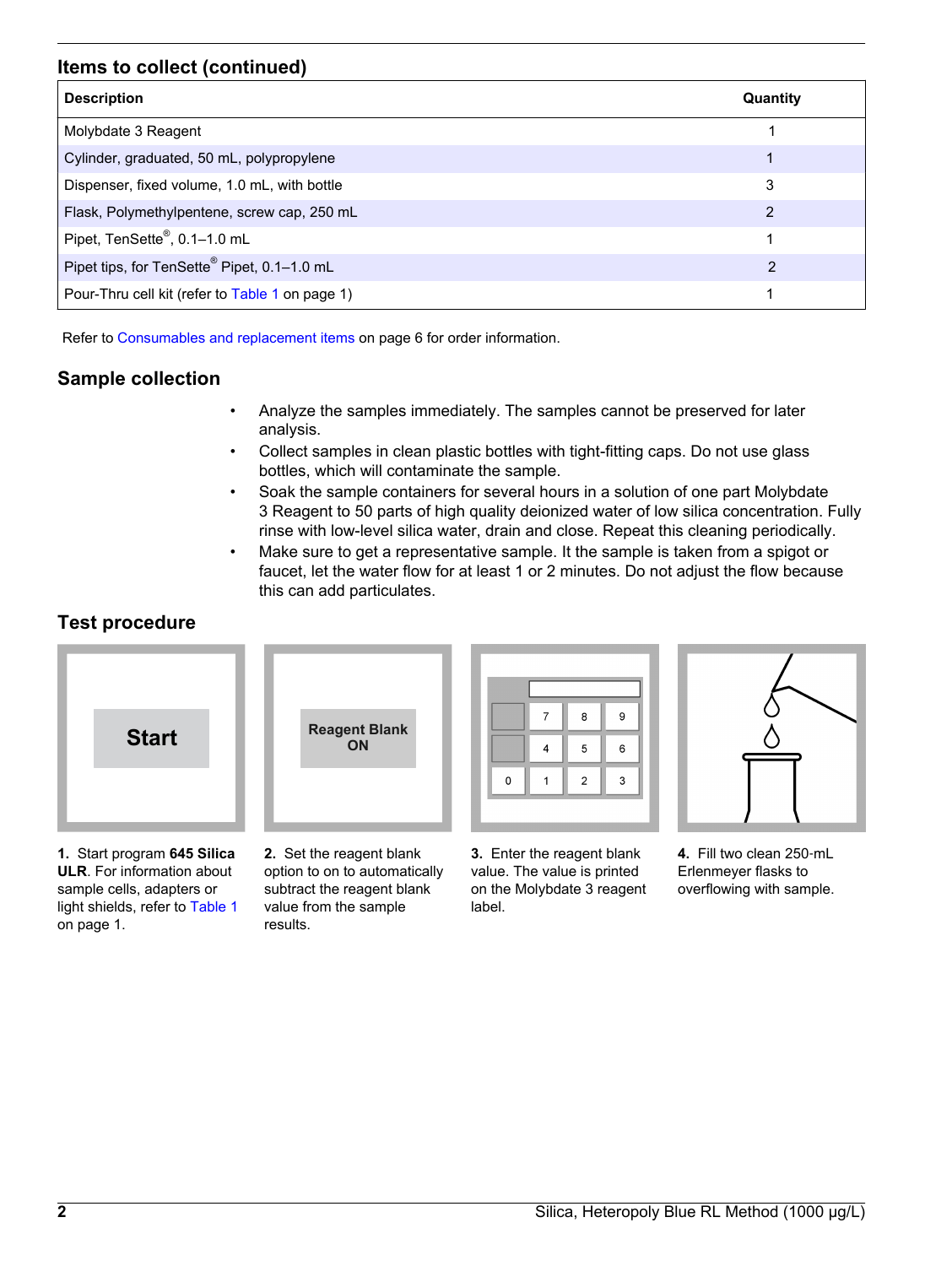

**5.** Fill a clean 50-mL plastic graduated cylinder with sample from one of the flasks. Then discard the contents of the cylinder. Do this procedure three times.



**6.** Fill the rinsed cylinder to the 50-mL mark with sample from the same flask. Discard any remaining sample in the flask.



**7.** Pour the contents of the 50-mL cylinder back into the original flask.



**8.** Do steps 5 to 7 again for the second sample flask.



**9.** Add 1.0 mL of Molybdate 3 Reagent to each flask.





**10.** Swirl to mix. **11.** Start the instrument timer. A 4-minute reaction time starts.



**12.** Add 1.0 mL of Citric Acid F Reagent to each flask when the timer expires.





**13.** Swirl to mix. **14.** Start the instrument timer. A 1-minute reaction time starts. The destruction of possible phosphate interference occurs during this period.

**15.** When the timer expires, pour the contents of one flask into the Pour-Thru Cell.



**16.** When the flow stops, push **ZERO**. The display shows 0  $\mu$ g/L SiO<sub>2</sub>.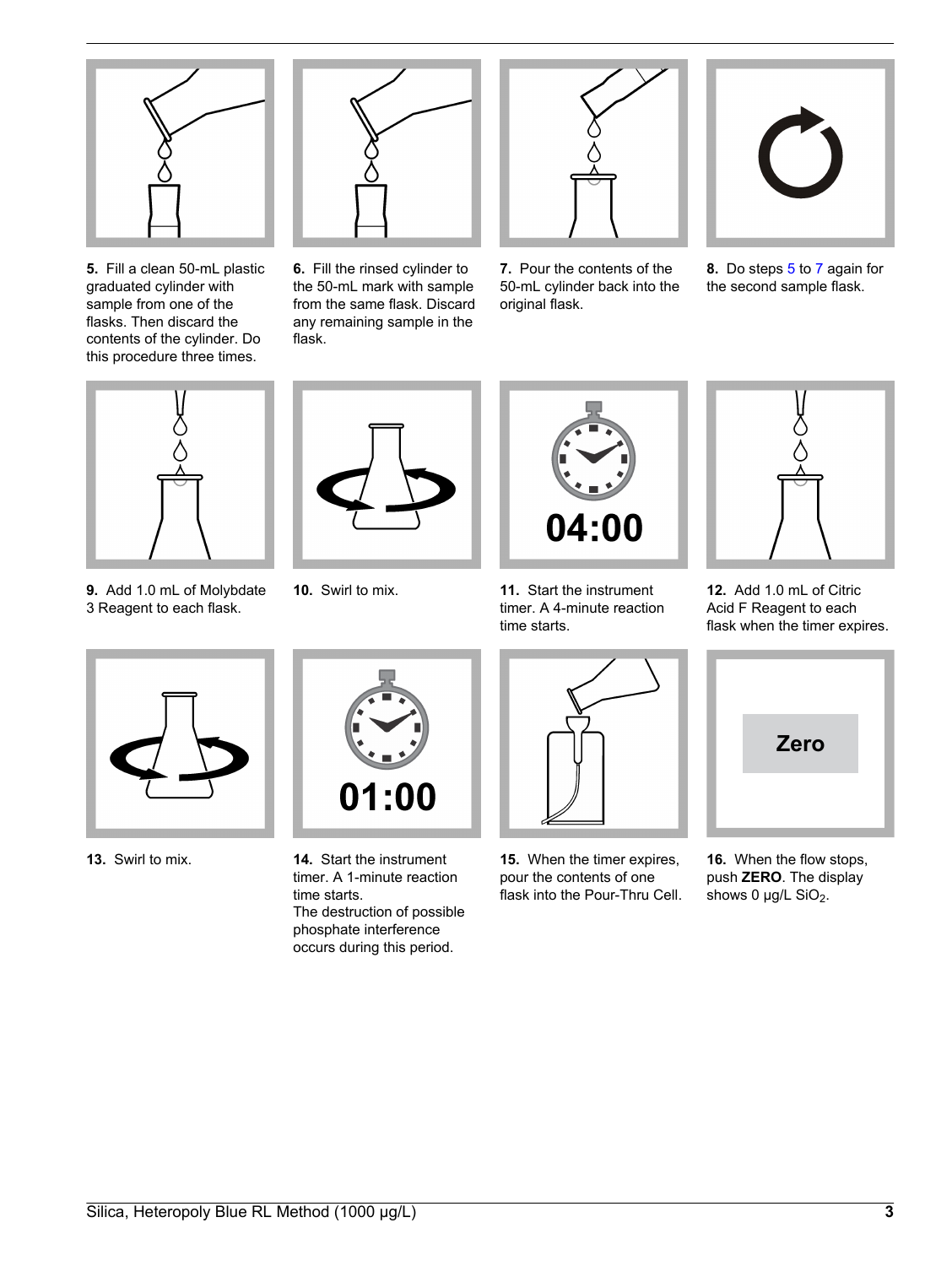<span id="page-3-0"></span>

**17.** Add 1.0 mL of Amino Acid F Reagent to the remaining flask.



**18.** Swirl to mix. A faint blue color develops if silica is shown in the solution.

**19.** Wait at least 15 seconds, then pour the contents of the second flask into the Pour-Thru Cell.



**20.** Push **READ**. Results show in  $\mu$ g/L SiO<sub>2</sub>.



**21.** Flush the Pour-Thru Cell with at least 50‑mL of deionized water immediately after use.

## **Interferences**

| <b>Interfering substance</b> | Interference level                                                      |
|------------------------------|-------------------------------------------------------------------------|
| Color                        | Eliminated by zeroing the instrument with the blank (follow procedure). |
| <b>Iron</b>                  | Interferes at high levels.                                              |
| pH (extreme)                 | Adjust pH to less than 7.                                               |
| Phosphate $(PO43-)$          | Interferes at levels greater than 50 mg/L $PO4$ <sup>3-</sup> .         |
| <b>Sulfides</b>              | Interfere at all levels.                                                |
| Turbidity                    | Eliminated by zeroing the instrument with the blank (follow procedure). |

# **Prepare the reagents**

The Amino Acid F Reagent has limited stability and must be prepared before use.

- **1.** Dissolve the contents of one bottle of Amino Acid F Reagent Powder in one bottle of Amino Acid Reagent Dilution Solvent.
- **2.** Install a bottle-top dispenser on this bottle, as well as on the Molybdate 3 Reagent and Citric Acid Reagent bottles.
- **3.** As an alternative, larger or smaller volumes can be prepared. Dissolve Amino Acid F Reagent Powder in Amino Acid F Reagent Solvent at a ratio of 11 grams per 100 mL of reagent solvent.

This reagent has a limited stability. Verify the test performance routinely with the 1-mg/L (1000 µg/L) Silica Standard Solution. Reduced sensitivity at high concentrations (1000 µg/L) indicates reagent instability. If the measured concentration is less than 950 µg/L, prepare fresh Amino Acid F Reagent Solution.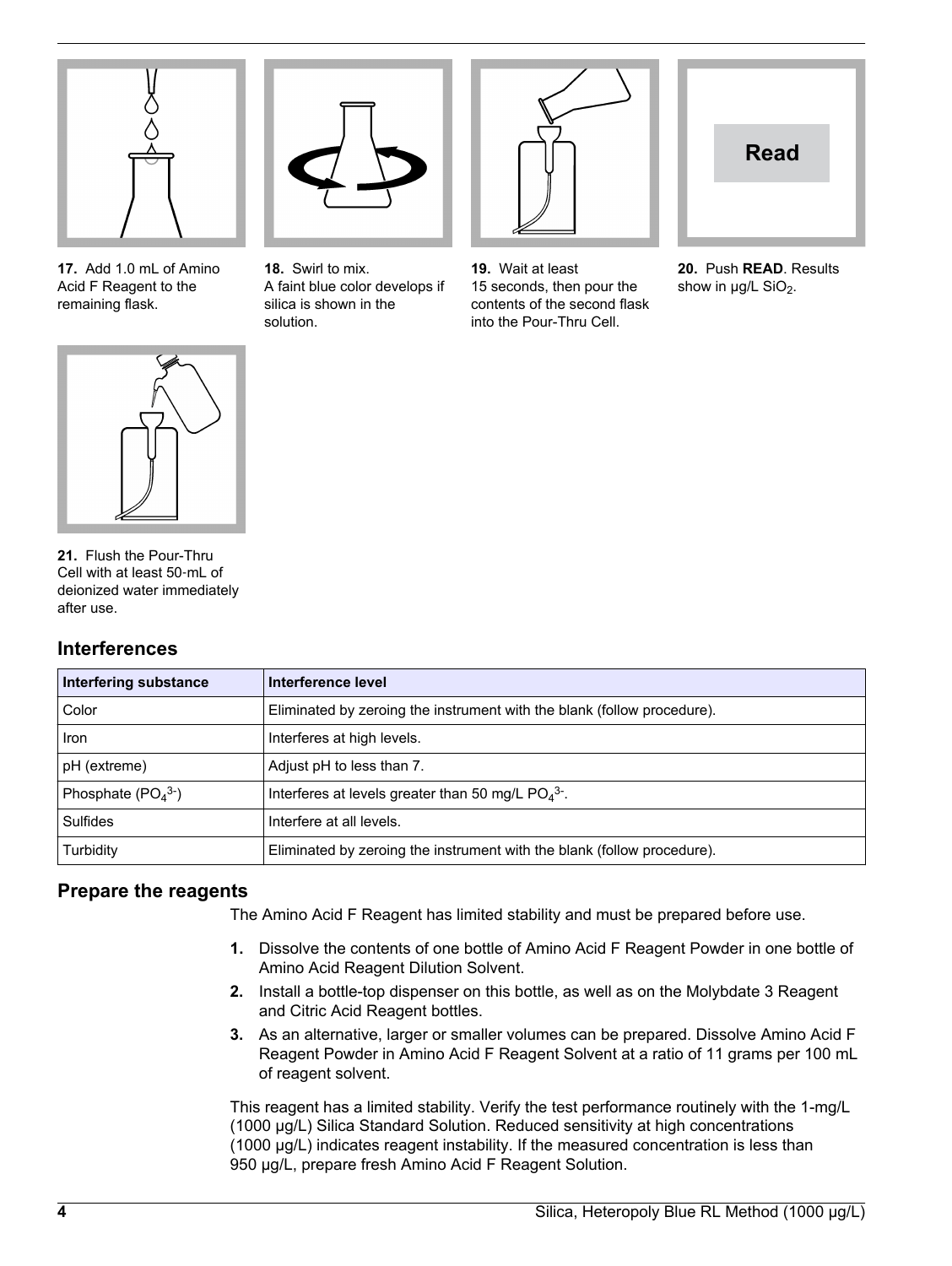#### <span id="page-4-0"></span>**Clean the labware**

Fully clean all containers that are used in this test to remove any traces of silica. Use plastic containers for all analysis and storage because glass can contaminate the sample with silica. Small bottles or flasks with screw-type closures work well.

- **1.** Clean containers (do not use phosphate detergents), then rinse with high quality deionized water of low-level silica concentration.
- **2.** Soak for 10 minutes with a 1:50 dilution of Molybdate 3 Reagent in low-level silica water.
- **3.** Rinse repeatedly with either low-level silica water or the sample before use. Keep containers tightly closed when not in use.
- **4.** Fill the Pour-Thru Cell with this same mixture of Molybdate 3 and water. Soak for 10 minutes.
- **5.** Rinse with low-level silica water.

### **Clean the Pour-Thru Cell**

The Pour-Thru Cell can collect a buildup of products with color, especially if the reacted solutions stay in the cell for long periods of time after measurement.

- **1.** Rinse the Pour-Thru Cell with a 1:5 dilution of ammonium hydroxide solution to remove the color.
- **2.** Fully rinse with deionized water.
- **3.** Put a cover on the Pour-Thru Cell funnel when it is not in use.

### **Accuracy check**

#### **Standard additions method (sample spike)**

Use the standard additions method (for applicable instruments) to validate the test procedure, reagents and instrument and to find if there is an interference in the sample. Items to collect:

- 1-mg/L (1000-µg/L) Silica standard
- TenSette Pipet and Pipet tips
- 250-mL plastic Erlenmeyer flasks (3x)
- **1.** Use the test procedure to measure the concentration of the sample, then keep the (unspiked) sample in the instrument.
- **2.** Go to the Standard Additions option in the instrument menu.
- **3.** Select the values for standard concentration, sample volume and spike volumes.
- **4.** Open the standard solution.
- **5.** Prepare three spiked samples: use the TenSette pipet to add 0.2 mL, 0.4 mL and 0.6 mL of the standard solution, respectively, to three 50 mL portions of fresh sample. Mix well.
- **6.** Use the test procedure to measure the concentration of each of the spiked samples. Start with the smallest sample spike. Measure each of the spiked samples in the instrument.
- **7.** Select **Graph** to compare the expected results to the actual results.

*Note: If the actual results are significantly different from the expected results, make sure that the sample volumes and sample spikes are measured accurately. The sample volumes and sample spikes that are used should agree with the selections in the standard additions menu. If the results are not within acceptable limits, the sample may contain an interference.*

#### **Standard solution method**

Use the standard solution method to validate the test procedure, the reagents and the instrument.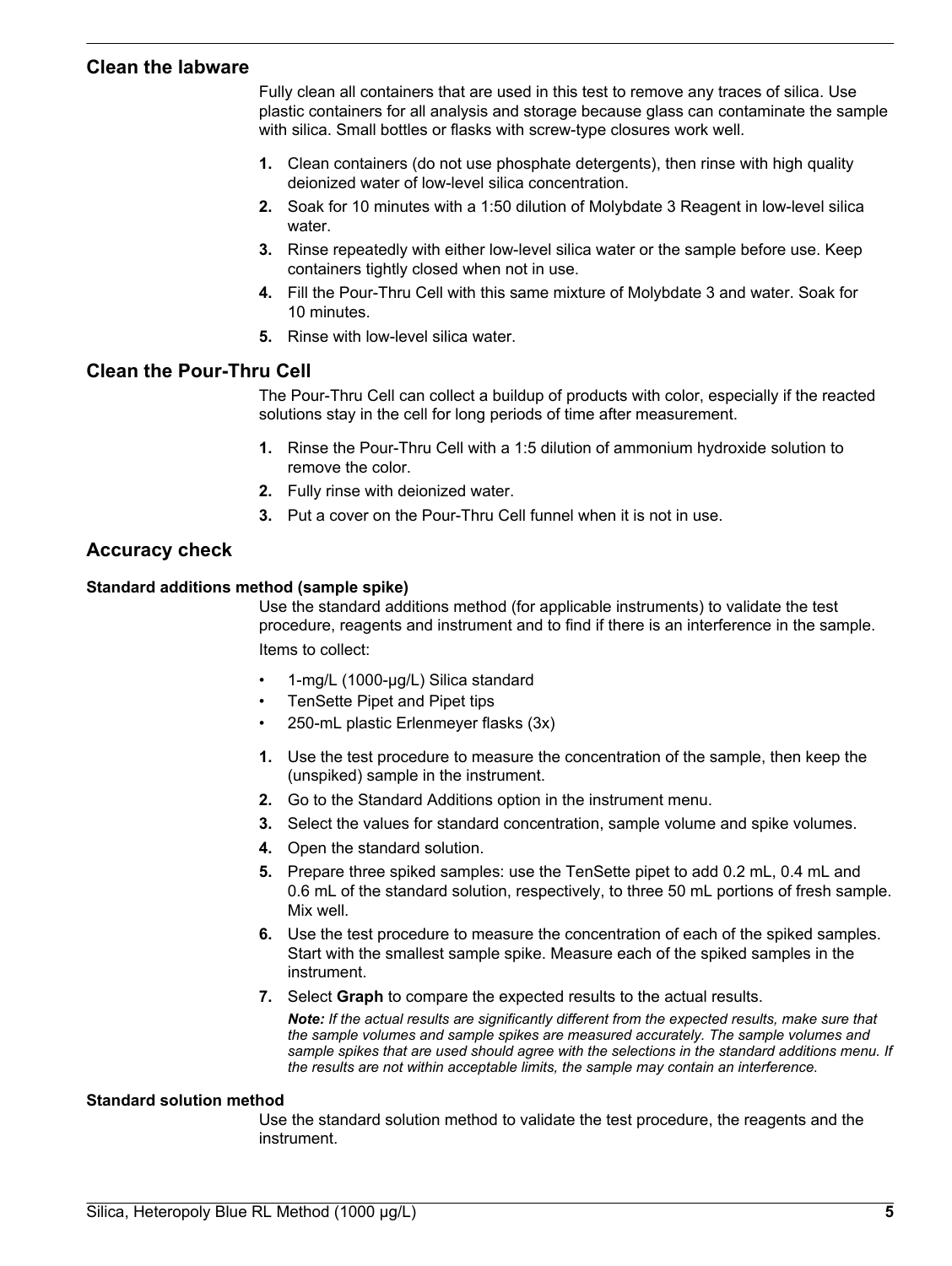<span id="page-5-0"></span>Items to collect:

- 500-µg/L  $SiO<sub>2</sub>$  standard solution
- **1.** Use the test procedure to measure the concentration of the standard solution.
- **2.** Compare the expected result to the actual result.

*Note: The factory calibration can be adjusted slightly with the standard calibration adjust option so that the instrument shows the expected value of the standard solution. The adjusted calibration is then used for all test results. This adjustment can increase the test accuracy when there are small variations in the reagents or instruments.*

### **Method performance**

The method performance data that follows was derived from laboratory tests that were measured on a spectrophotometer during ideal test conditions. Users can get different results under different test conditions.

| Program | <b>Standard</b> | Precision (95% confidence interval) | <b>Sensitivity</b><br>Concentration change per 0.010 Abs change |
|---------|-----------------|-------------------------------------|-----------------------------------------------------------------|
| 645     | 500 μg/L silica | 496-504 µg/L silica                 | 13 µg/L silica                                                  |

## **Summary of method**

A number of modifications are necessary to adapt the Low Range Silica method for analyzing trace levels in the Ultra Low Range method. It is absolutely necessary to use the one-inch Pour-Thru Cell and liquid reagents. The Pour-Thru Cell increases the reproducibility of the optics and reduces the instability of the readings that result from moveable sample cells. Liquid reagents produce more reproducible readings and lower blank values by eliminating slight turbidity that may remain with powdered reagents.

Silica and phosphate in the sample react with molybdate ions under acidic conditions to form yellow silicomolybdic acid complexes and phosphomolybdic acid complexes. Addition of citric acid destroys the phosphate complexes. Amino Acid F Reagent is then added to reduce the yellow silicomolybdic acid to an intense blue color, which is proportional to the silica concentration. The measurement wavelength is 815 nm (DR1900: 800 nm).

# **Consumables and replacement items**

### **Required reagents**

| <b>Description</b>                             | <b>Quantity/test</b> | Unit             | Item no. |
|------------------------------------------------|----------------------|------------------|----------|
| Rapid Liquid ULR Silica Reagent Set, includes: |                      |                  | 2678500  |
| Amino Acid F Reagent Powder                    | varies               | 55q              | 2651155  |
| Amino Acid Reagent Dilution Solvent            | varies               | 475 ml           | 2353011  |
| Citric Acid F Reagent Solution                 | 1 ml                 | 500 ml           | 2254249  |
| Molybdate 3 Reagent Solution                   | 1 $mL$               | $500 \text{ ml}$ | 199549   |

#### **Required apparatus**

| <b>Description</b>                                      | <b>Quantity/test</b> | Unit   | Item no. |
|---------------------------------------------------------|----------------------|--------|----------|
| Cylinder, graduated, 50 mL, polypropylene               |                      | each   | 108141   |
| Flask, Polymethylpentene, screw cap, 250 mL             |                      | each   | 2089846  |
| Funnel, powder                                          |                      | each   | 2264467  |
| Fixed volume, Micropipette, 1000 µL                     | 3                    | each   | 2946010  |
| Pipet, TenSette <sup>®</sup> , 0.1-1.0 mL               |                      | each   | 1970001  |
| Pipet tips, for TenSette <sup>®</sup> Pipet, 0.1-1.0 mL | າ                    | 50/pkg | 2185696  |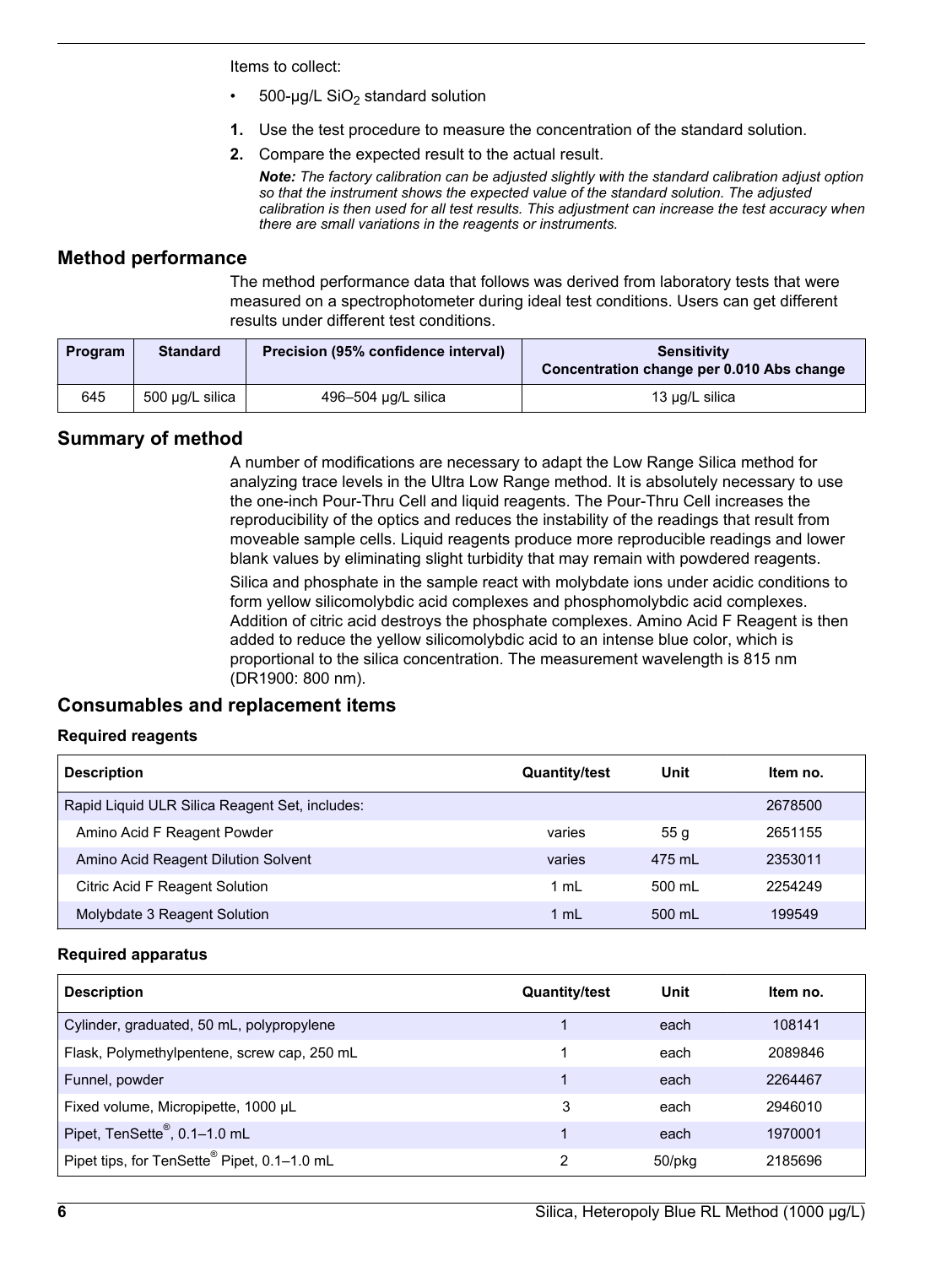#### **Recommended standards**

| <b>Description</b>                           | Unit   | ltem no. |
|----------------------------------------------|--------|----------|
| Silica Standard Solution, 1-mg/L $SiO2$      | 500 mL | 110649   |
| Silica Standard Solution, 500-µg/L as $SiO2$ | 3.78 L | 2100817  |

## **Optional reagents and apparatus**

| <b>Description</b>                                         | Unit           | Item no. |
|------------------------------------------------------------|----------------|----------|
| Water, deionized                                           | 4 <sub>L</sub> | 27256    |
| Ammonium Hydroxide, 58%                                    | 500 ml         | 10649    |
| <b>Citric Acid Reagent Solution</b>                        | 500 mL         | 2254249  |
| Molybdate 3 Reagent Solution                               | 500 mL         | 199549   |
| Molybdate 3 Reagent Solution                               | 1 <sup>L</sup> | 199553   |
| PourRite® Ampule Breaker, 2 mL                             | each           | 2484600  |
| Sampling bottle with cap, low density polyethylene, 500 mL | $12$ /pkg      | 2087079  |
| Thermometer, non-mercury, -10 to +225 °C                   | each           | 2635700  |